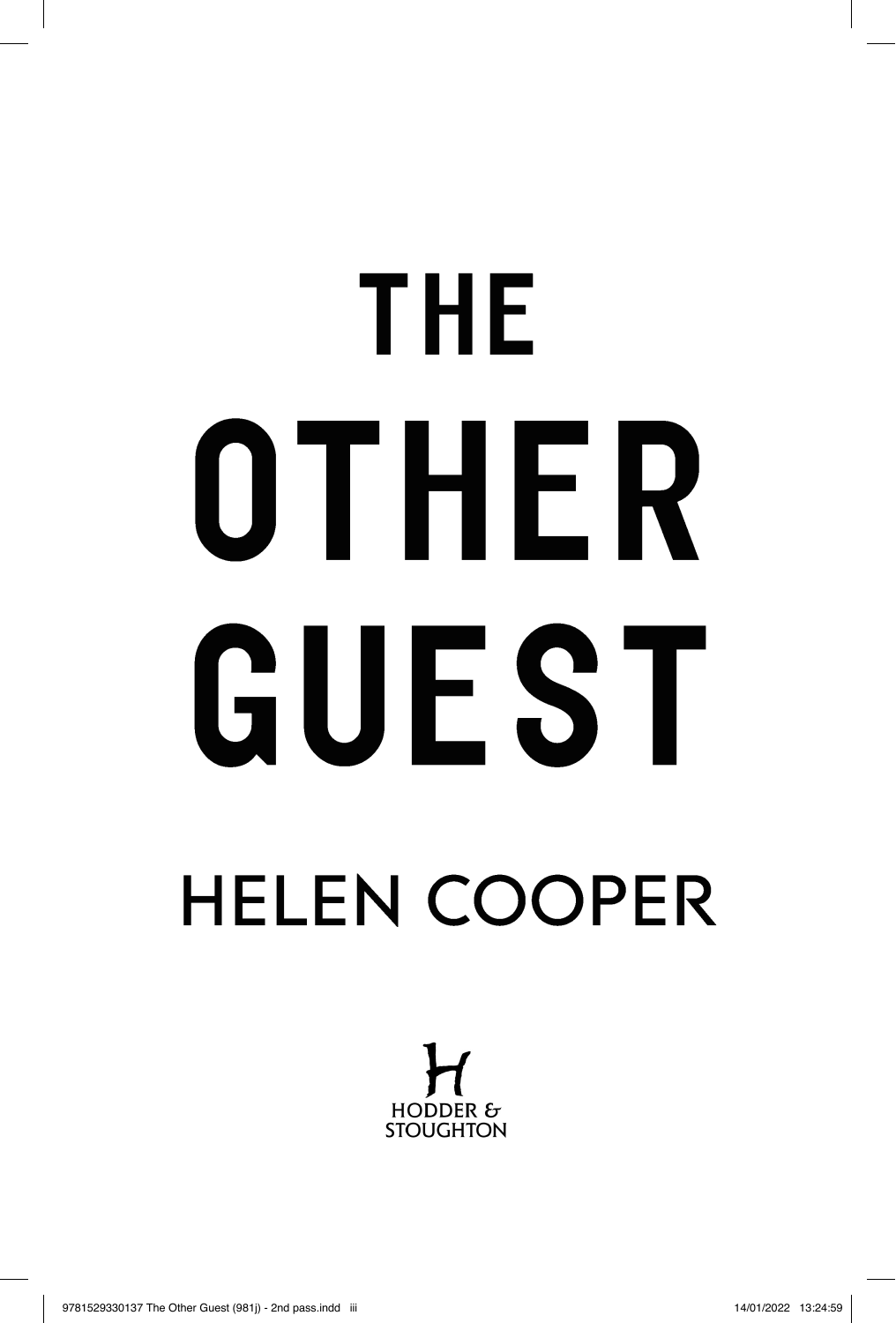### First published in Great Britain in 2022 by Hodder & Stoughton An Hachette UK company

1

Copyright © Helen Cooper 2022

The right of Helen Cooper to be identified as the Author of the Work has been asserted by her in accordance with the Copyright, Designs and Patents Act 1988.

All rights reserved. No part of this publication may be reproduced, stored in a retrieval system, or transmitted, in any form or by any means without the prior written permission of the publisher, nor be otherwise circulated in any form of binding or cover other than that in which it is published and without a similar condition being imposed on the subsequent purchaser.

All characters in this publication are fictitious and any resemblance to real persons, living or dead, is purely coincidental.

A CIP catalogue record for this title is available from the British Library

Hardback ISBN 978 1 529 33013 7 Trade Paperback ISBN 978 1 529 33015 1 eBook ISBN 978 1 529 33014 4

Typeset in Plantin Light by Hewer Text UK Ltd, Edinburgh Printed and bound in Great Britain by Clays Ltd, Elcograf S.p.A.

Hodder & Stoughton policy is to use papers that are natural, renewable and recyclable products and made from wood grown in sustainable forests. The logging and manufacturing processes are expected to conform to the environmental regulations of the country of origin.

> Hodder & Stoughton Ltd Carmelite House 50 Victoria Embankment London EC4Y 0DZ

> > www.hodder.co.uk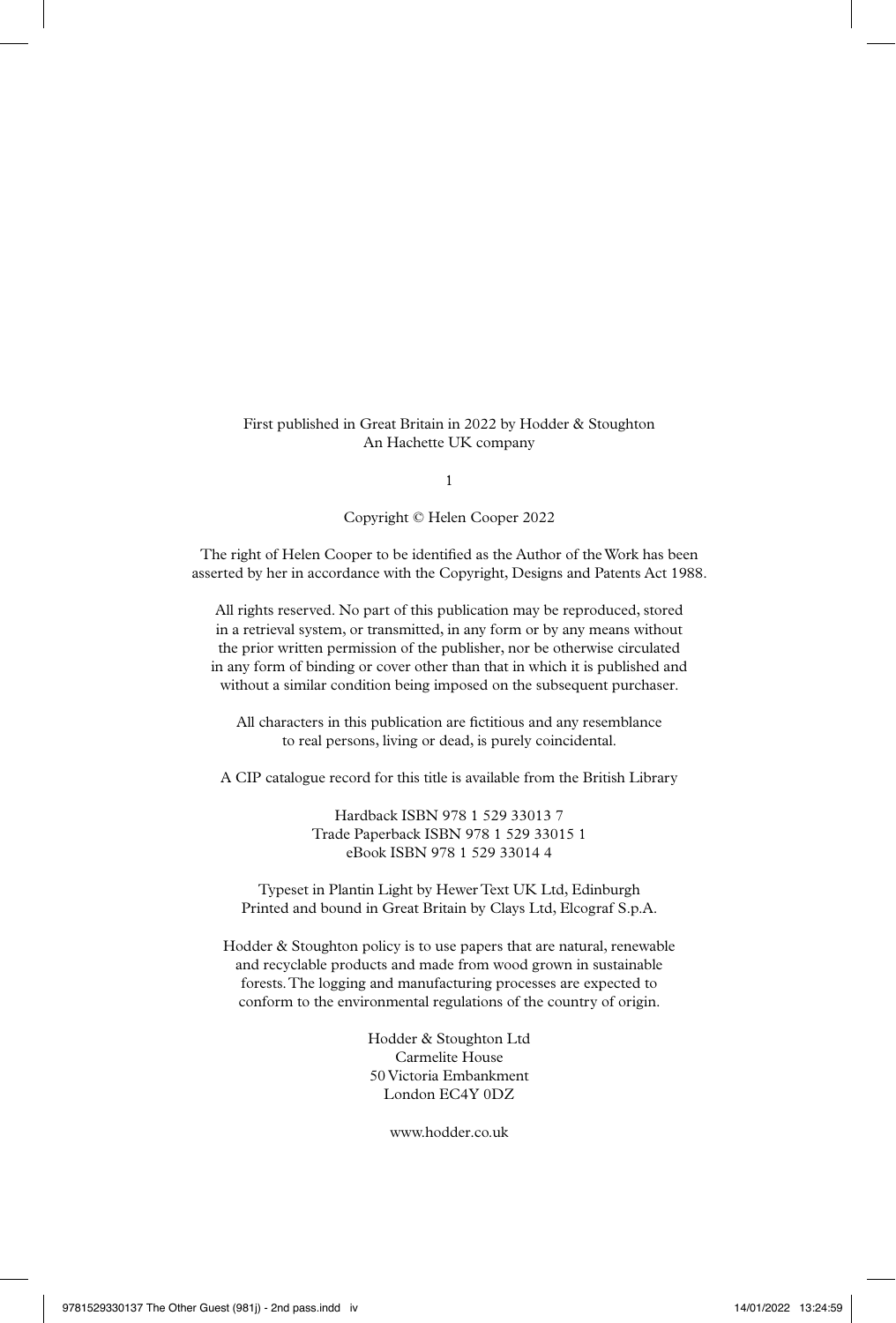# Prologue

I've seen so many storms rage over this lake. I know how the water blazes as if it's on fire, how the rain blows in huge pillars between the mountains. I've watched flaming arrows of lightning dive towards the surface, and I've felt my hands clench in recognition of all that anger and energy. Like the wildest punk anthem I've ever heard, like a band trashing their own instruments, swept up in the anarchy of the moment. I've even shouted at storms the way a fan might scream during a gig – the closest I can get to that kind of freedom.

But I've never been stupid enough, before tonight, to find myself on a tiny boat in the middle of it all.

I *did* feel this storm approaching. The thrum and taste of it in the air. But the day escalated faster than the weather – confusion, arguments, suspicion, panic. By the time the sun began to set and the rain closed in, I'd run out of choices. Now I try to see the storm as a transition, washing away all the bad moments, or even as my ally, my disguise, if I can just get through it – get *away* – and not look back.

Two lightning bolts rip downwards. The jagged shapes of the mountains are briefly backlit  $-$  and something else is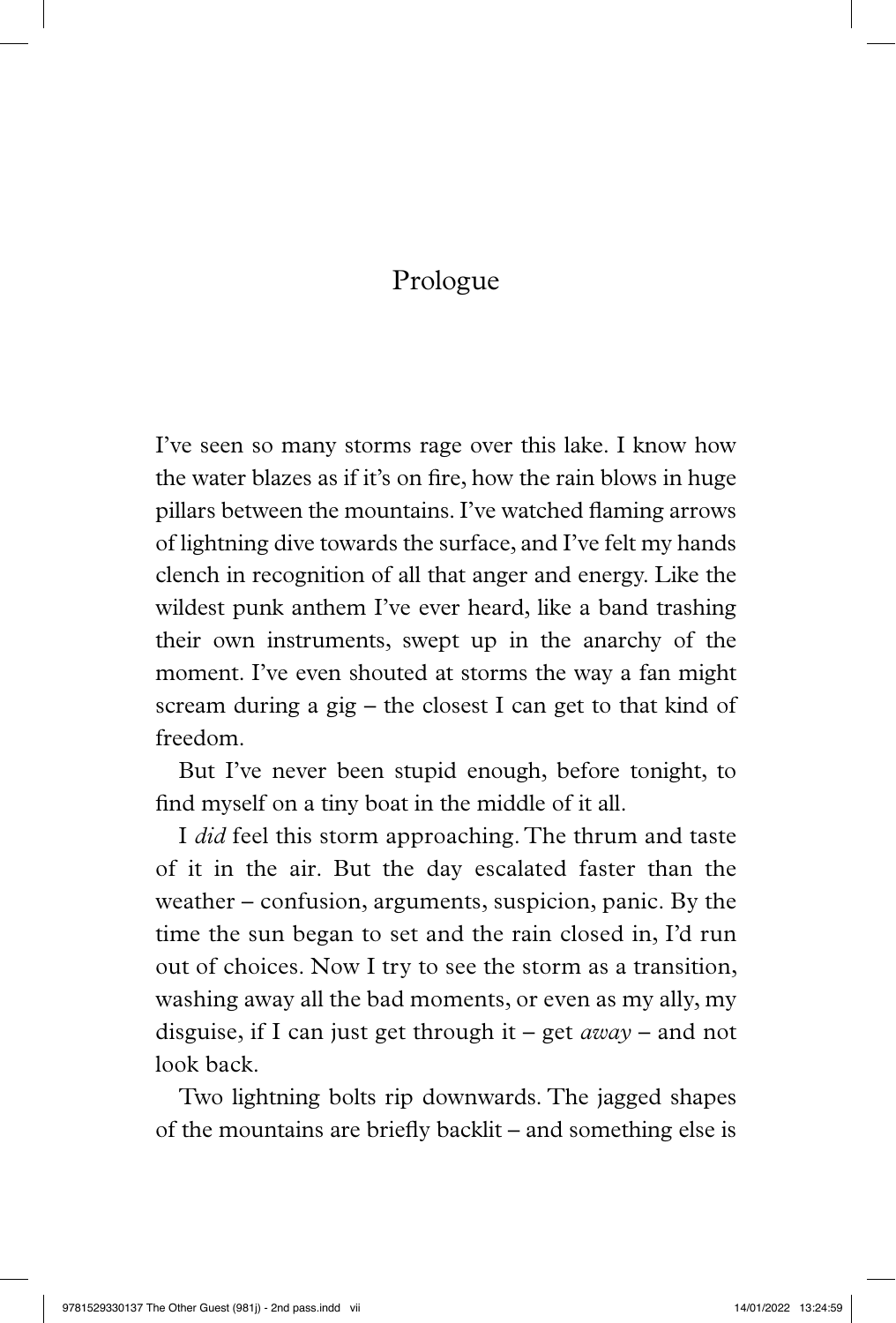illuminated at the edge of my eyeline, too. My heart thuds as I turn to squint at it. Another small boat looms out of the spray, like a mirror image of mine, lurching towards me with a silhouetted figure on board.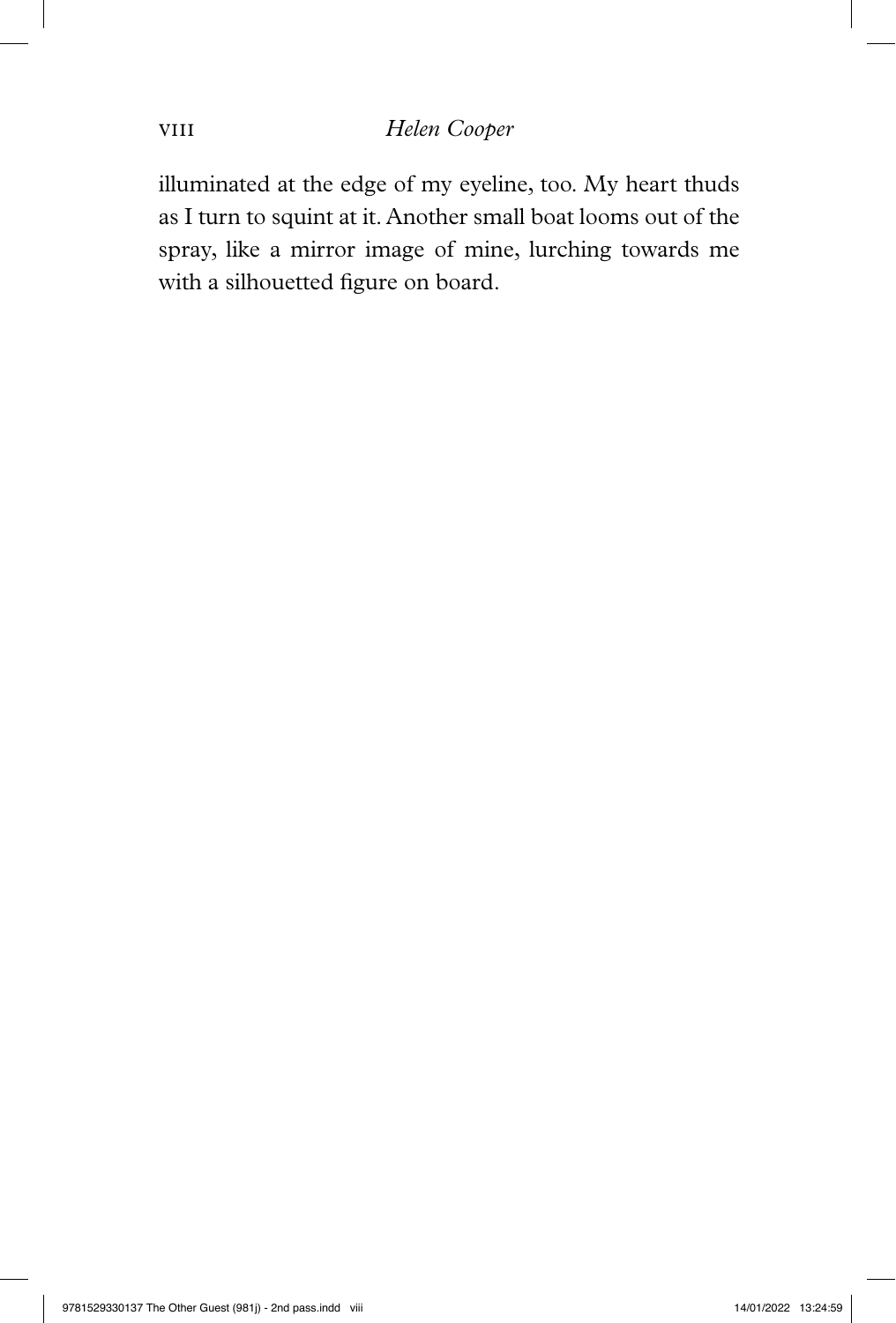### Joanna

Despite everything that had happened, there were times when Joanna loved living alone. When she woke to nothing but birdsong in the morning, and yellow light through her new curtains, and she could starfish across her bed into patches of coolness. Or when she came home after a busy day, poured a glass of wine, and sat in her shady little garden without having to talk or think. Nobody to gate-crash the quiet, to complicate that hard-earned sip of sauvignon blanc.

Then there were the other times, of course.

The nights when she would wake in chilly darkness to a house full of creaks and too much space in her bed. The weekends when all her friends were busy with their families or partners, and her Spotify kept landing on songs that were spiked with memories.

Or the evenings like this one, when a glass of wine and the last rays of June sun weren't enough to lift the darkness of a truly harrowing day.

Joanna burrowed her bare feet into the grass of her garden, trying to focus on the tickly sensation between her toes. But her head was too full of the awfulness, the guilt. The failings in her department that had almost caused something unthinkable.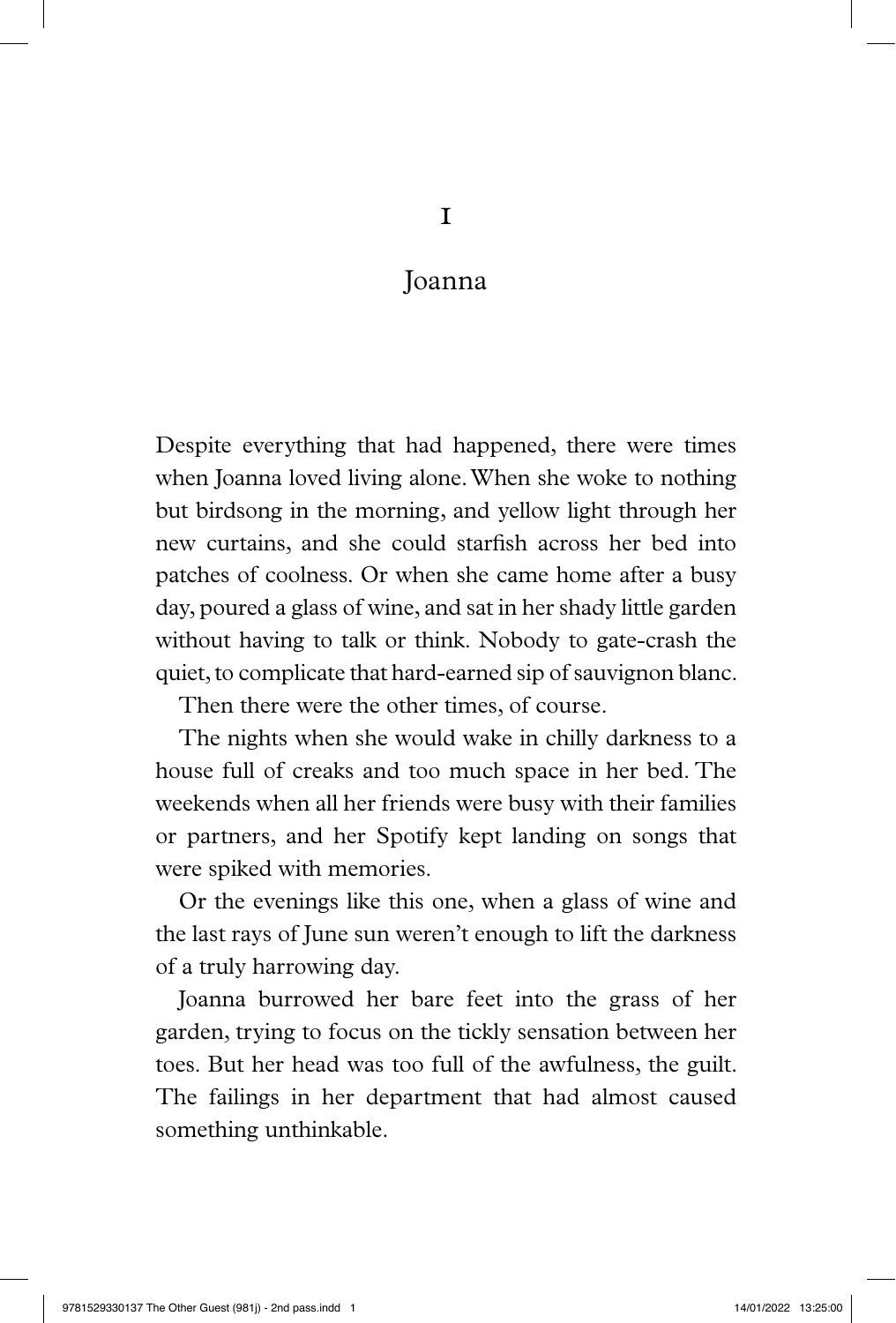### 2 *Helen Cooper*

*Almost*, she reminded herself, clenching the stem of her glass.

Still, the image blared again: a figure on the roof of the university's tallest building, on the wrong side of the safety barriers. The marks his palms had left behind on the railings from gripping so tight.

Joanna shook her head and reached for her phone, instinctively opening the WhatsApp group she had with her closest friends. She could write something and there would be a flood of compassion, reliable and lovely friends that they were. But then she'd feel guilty for attracting so much attention, and she'd start backtracking, saying oh it wasn't really that bad, and surely *they'd* all had much more stressful days with their teething babies and hectic school runs. Somehow, she felt she'd used up her quota of sympathy during her break-up with Luke. Her friends had been heroes throughout those hideous few months, but now she shied away from mentioning other troubles, even from admitting that Luke still plagued her thoughts. She'd had her unwanted limelight.

Pushing aside the phone, she took another cold gulp of wine. There were several sensible things she could do for her mental state. Things she'd recommended to many of the students she'd counselled over the years. But meditation and mindfulness now seemed much less appealing than going to a pub and getting drunk among strangers.

Joanna left her glass on the bench and ran to fetch her purse.

She had called into The Last Junction a few times since moving to this part of Derby. It was a red-brick pub next to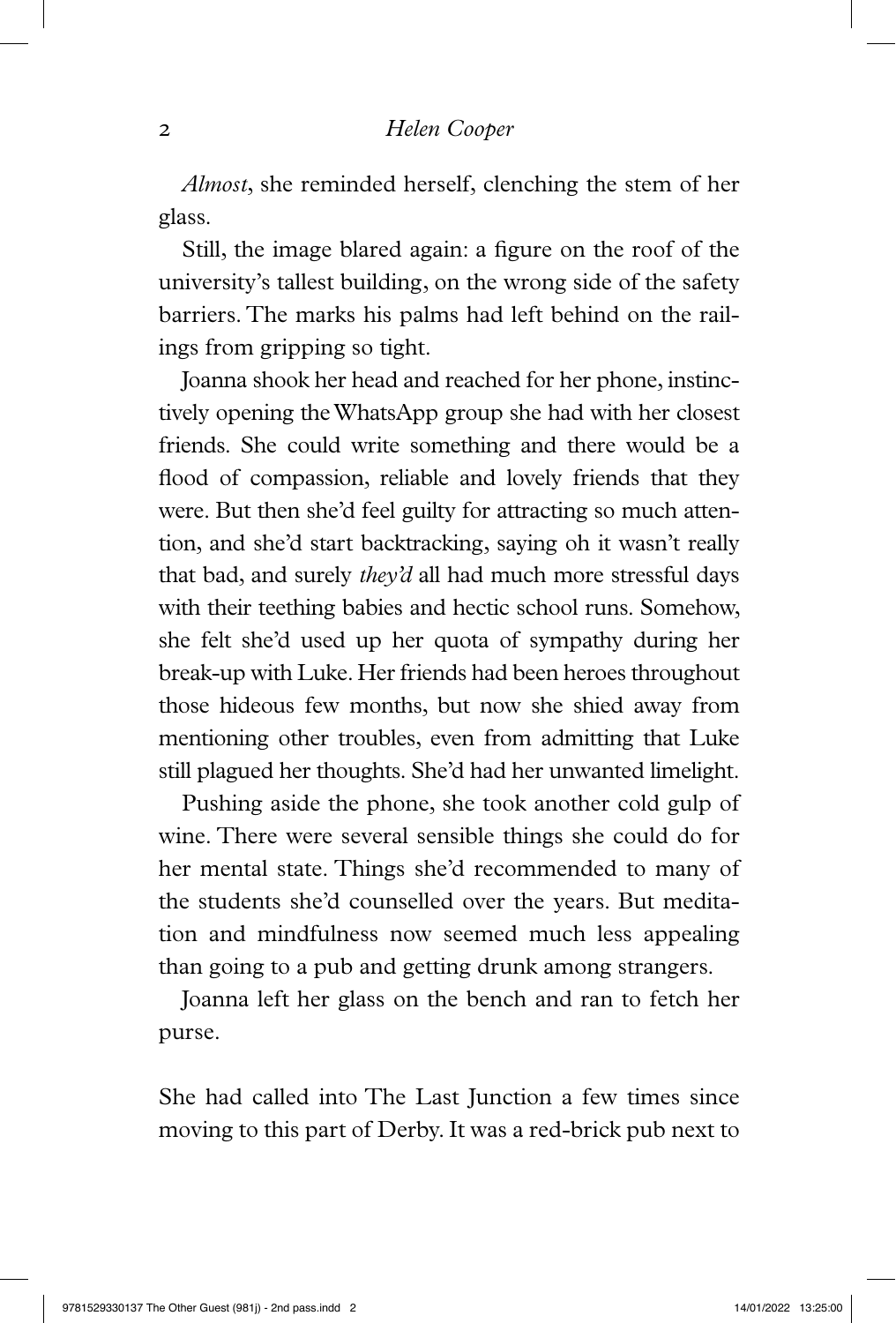the station, usually full of people who were either waiting for trains or had just got off one, their suitcases parked next to their tables as they drank. Part of its appeal was that there was never anybody she knew. Although Derby was a city, it felt tiny sometimes. Joanna had been part of the same crowd, hanging out in the same places, since she was sixteen. And almost every memory from those two decades circled back to Luke.

But in this pub, as usual, she didn't recognise a single person under the dim lighting. Even the barman wasn't somebody she'd seen working in here before – he was younger than the other staff, though he had a face that could've put him anywhere between late twenties and early forties. Boyish dimples but crinkly eyes. Curly, soft-looking hair, but a tinge of silver in his blond stubble. He blinked as if she'd startled him, then studied her face as though there was something strange about it. There probably was. Smears of mascara always transferred themselves to her upper eyelids when she was stressed, like two extra brows. There would be sweat patches under her arms and her long skirt would be crushed from hours sat in hot rooms chairing crisis meetings. She felt too tired to fix herself, though. Too tired even to drag a finger over her lids.

'Rum and coke please,' she said.

'Which rum?' the barman asked.

Joanna looked at him in surprise. She didn't want to have to make decisions; she'd spent all day doing that, or failing to. This wasn't the kind of pub where she expected to have to show knowledge or preference.

'Any's fine.'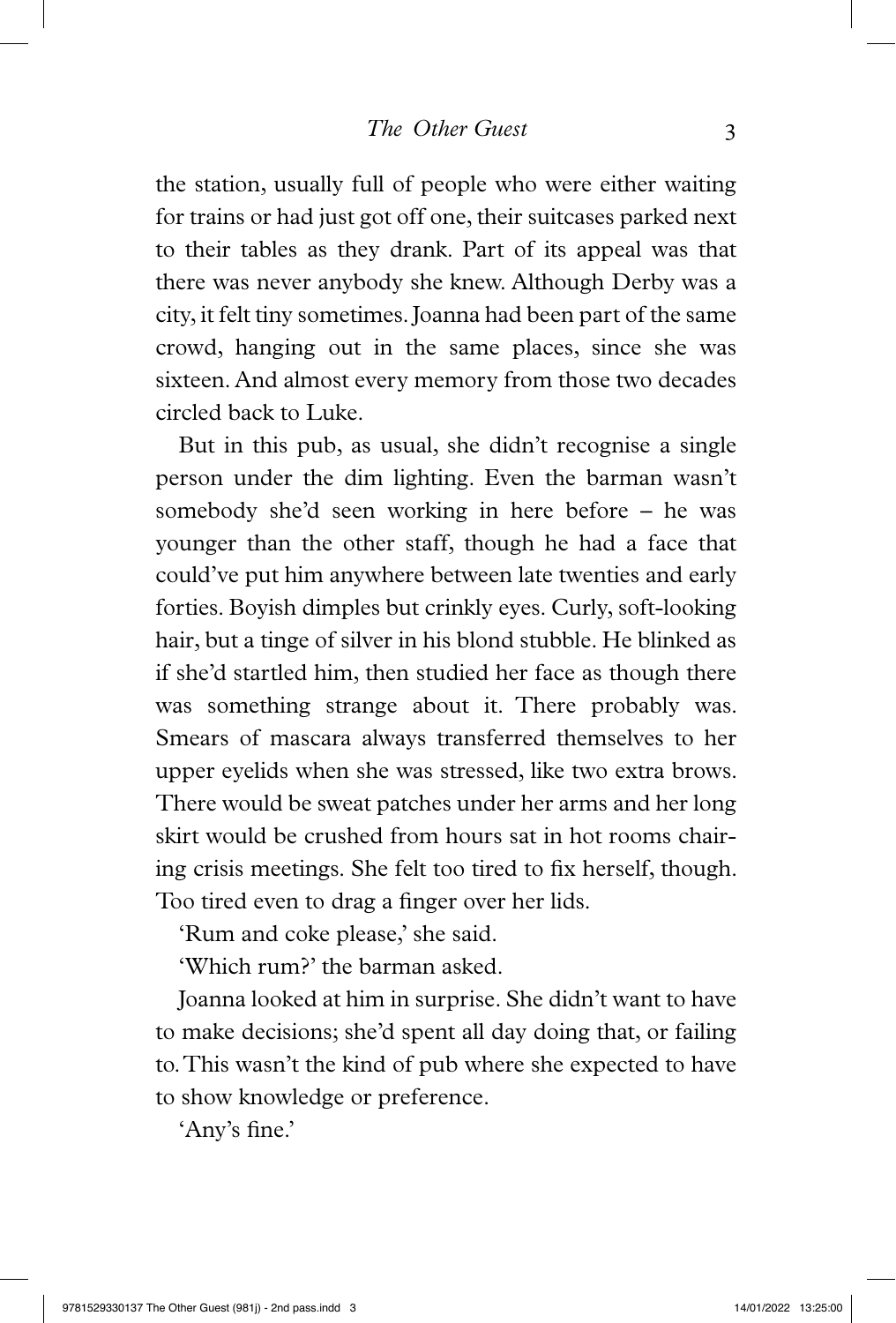'Shall I choose for you?'

'Please.' The idea of relinquishing responsibility, even for this minor thing, was a relief.

'Something with a bit of spice?'

'Something strong.'

He raised his eyebrows. Joanna flushed at how she must look, marching in alone and demanding strong alcohol. The barman scanned the shelves, swooped in on a bottle, and poured amber liquid into an ice-filled tumbler.

'You sure you want coke in it?' he asked.

She nodded, but then saw that he was grinning, that it was a joke. Joanna gave in to a small amount of banter: 'But only because neat rum on a Thursday teatime isn't socially acceptable.'

The bar man opened a miniature glass bottle of coke, surprising her again because she'd expected it from a pump. When he sloshed some into her drink before handing her the rest of the bottle, she couldn't help twirling it in her hands, a nostalgic feeling rising in her. Picnics when she was young. Being allowed a bottle of coke as a treat. Mum, before her illness, opening one at arm's length in case it had got fizzed up on the way there. That blue and yellow checked blanket they used to have, which they would shake out afterwards, sandwich and cake crumbs flying. What had happened to the blanket? It was exactly the kind of thing Joanna had been filling her new house with: artefacts from a pre- or post-Luke world, bracketing the chunk of her life that had been snipped out from the middle.

She realised the barman was waiting with the card machine. Not impatiently, though. He seemed to be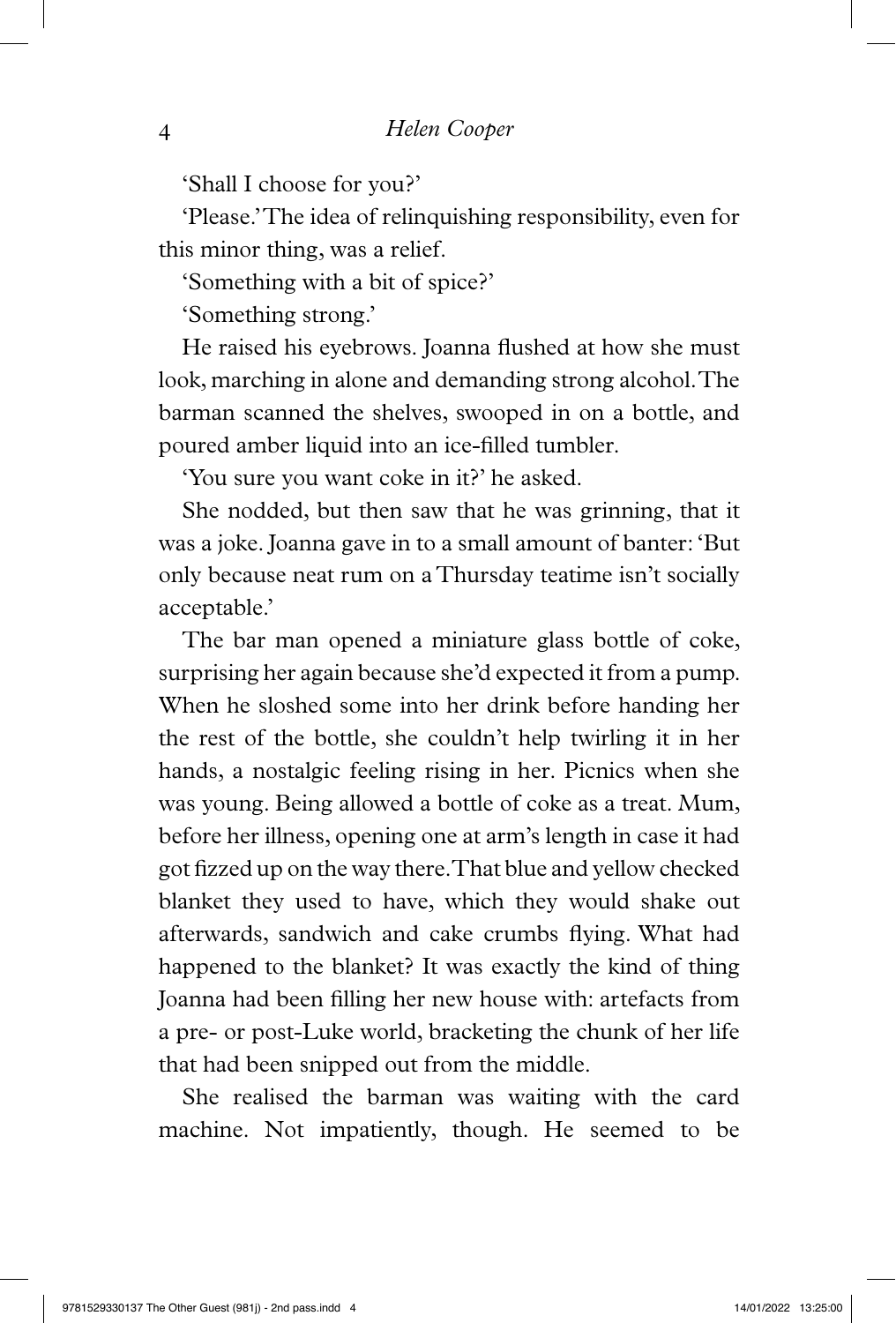watching her drift into a reverie about the coke bottle, as if he understood. Maybe everybody got nostalgic about those glass bottles. That was probably the idea.

'Sorry,' she said, tapping her card.

'No problem.' He smiled at her again. 'Enjoy.'

The only spare table was so close to the toilets it got bumped every time somebody passed in or out, so she decided to perch on a bar stool instead. The spicy warmth of the rum flooded her mouth, and the barman made a thumbs-up-or-down gesture, checking whether she liked his choice. She gave him a quick thumbs up. Because she'd hardly eaten all day, and rarely drank spirits, the alcohol surged through her, blurring and softening the evening's edges.

'Make sure I don't have more than two,' she found herself calling to him. Tve got work tomorrow, and I have to be ... can't be  $\cdot$  .

'Two.' He nodded. 'Bad day?'

'Is it that obvious?'

He came back towards her. 'What happened?'

At some point, the pub had almost emptied. It was another thing she'd liked about the place, the handful of times she'd been: the way a proportion of the customers would abruptly leave, en masse, presumably all catching the same train. Then there'd be another influx, but hardly anybody would stay for more than a couple of drinks. The transience was refreshing. So different from the bars she and Luke used to go to with their friends at weekends, where everybody knew one another, and the nights would follow a well-worn pattern. She had loved that at the time,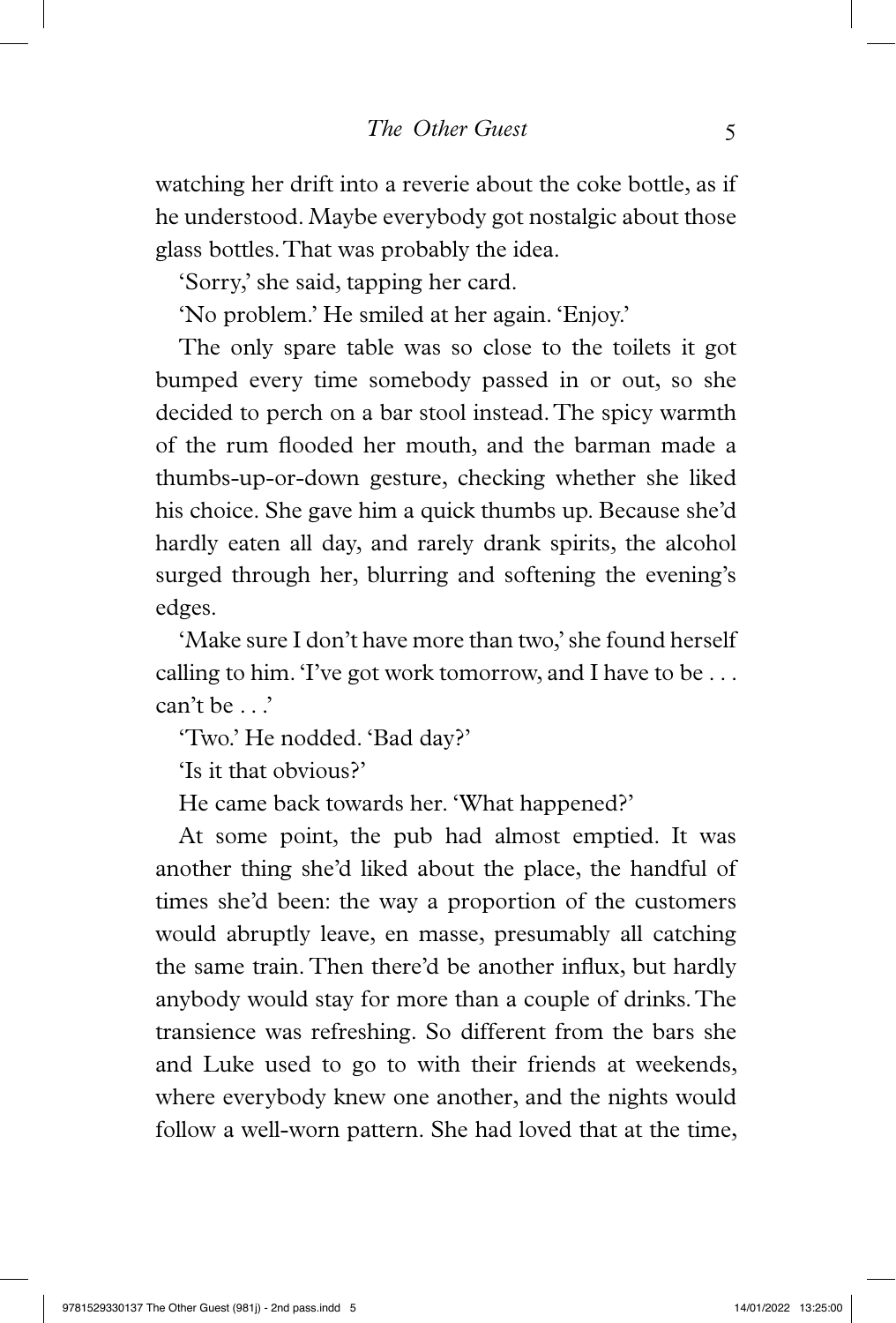of course. In the aftershock of separation, she'd grieved for the routines of their life almost as much as for him.

'I don't really want to talk about it,' she told the barman. 'Thanks, though.'

But he continued to hover, drying glasses with a squeaky cloth, the quiet of the pub beginning to feel like a loaded pause in a conversation.

'Work?' he prompted, and she nodded. 'What do you do?'

'I'm Head of Counselling Services at the uni. I used to be a student counsellor but now I run the department and  $it's$ —'

'Tough, I'd imagine.'

'Yep.' Joanna's eyes fuzzed with tears. That poor student, whose name she'd spoken and written and read countless times today. The student they'd almost failed – except *they* really meant *her*, Joanna, because she was in charge, it was her responsibility. And *almost* wasn't accurate either, because the young man *had* been failed, even though he was alive.

Joanna had only ever wanted to help students cope with the stresses of university. Of struggling to fit in, keep up, keep going. Being a counsellor had been hard at times, too, but every day she had felt she'd achieved something, listened to someone. Since her promotion, she'd barely spoken to a student in weeks. Her job had become a treadmill of meetings and spreadsheets and frustrations. There was never enough money or staff; there were always too many students in need. How had she never realised how much strain their services were under, as she'd sat in a little pod with tissues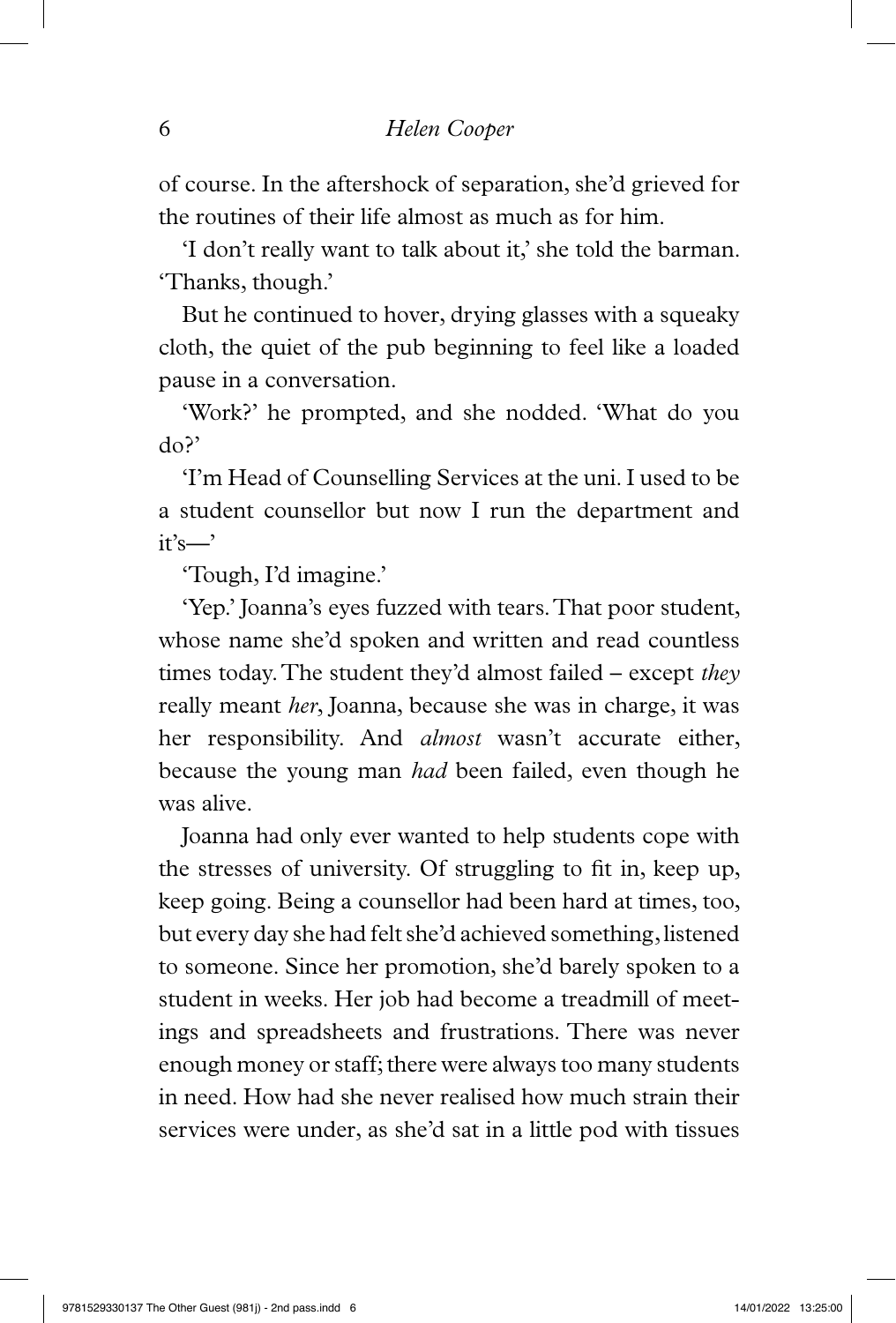and privacy blinds, focusing on each individual without panicking that there were a hundred more on a waiting list?

All she did now was think about that waiting list.

'A student who should've had a counselling appointment weeks ago –' Joanna tried to swallow her tears along with another gulp of rum – 'attempted to . . .' She stopped before it all avalanched out; she could lose her job for disclosing it to a stranger in a pub. 'Sorry, I can't actually tell you.'

The barman's smile had faded now. 'Sounds like you've got a lot on your plate,' he said, letting her off the hook of explaining fully.

Joanna swirled her drink so the ice cubes clinked, a sound that reminded her of summer barbecues and weddings. Of Luke, because he'd always been with her at those things.

'I'm too aware of the bigger picture, now. All the people who have to wait for help, the ones who don't get it at all. Turns out I'm the kind of person who can help someone who's sitting in front of me, but not the kind who can make important decisions about—'

'*Impossible* decisions,' he said. 'Seems to me?'

Joanna paused for a moment. She thought of the medical student who'd reached the limit of what he could cope with alone. The lecturer who'd talked him down, her own brilliant staff stepping in afterwards. The enquiry that had been launched and the meetings she'd had to manage, while all she'd wanted was to talk to that student herself.

She didn't tell the barman any of this. But she did talk more generally about her job – the most she'd spoken about herself in months. At intervals she thought, *what are you doing? Shut up!* But she couldn't once she'd started. There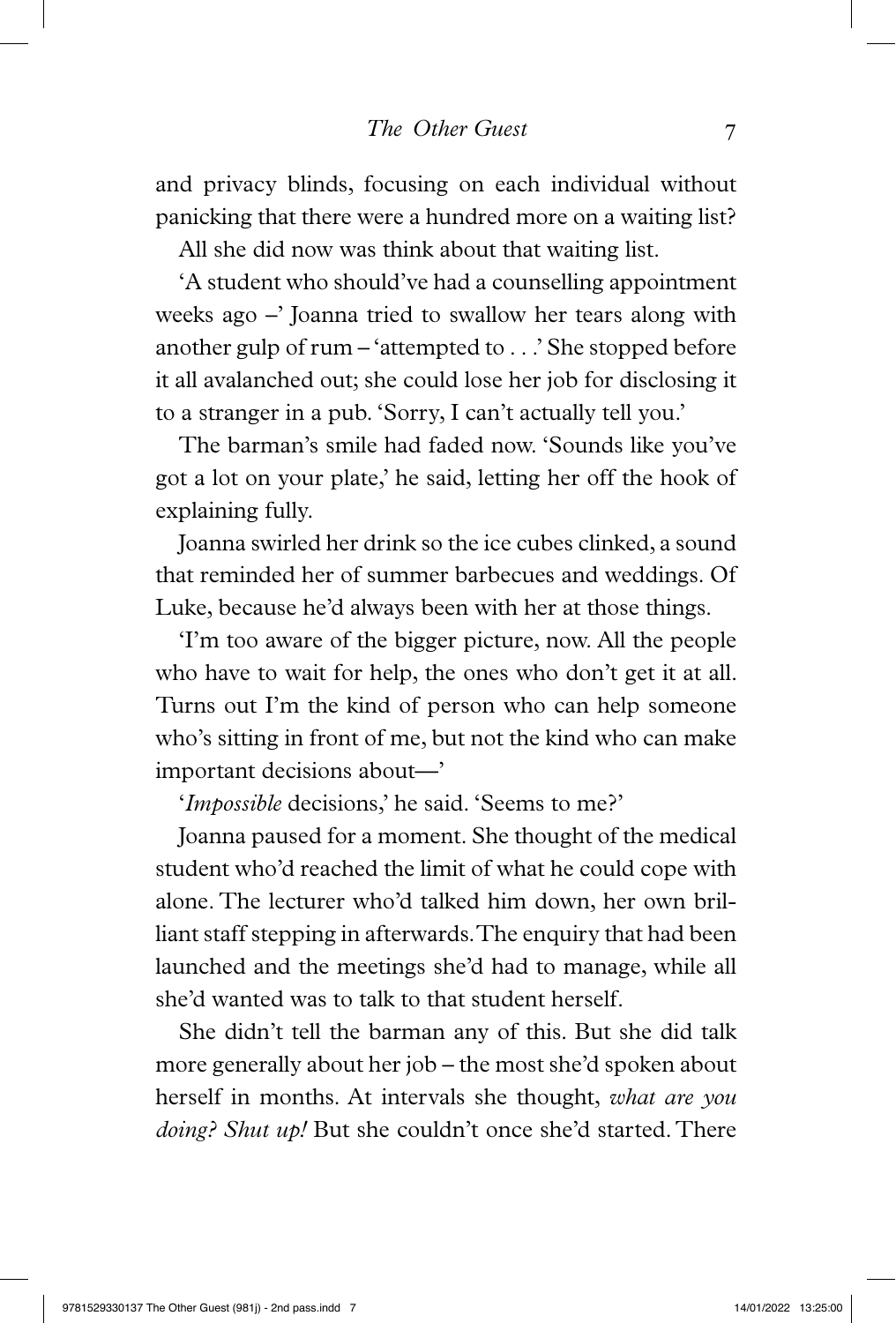was something in his manner that invited confidence  $-$  an attentiveness, a stillness – as the pub got even quieter and its small windows darkened.

He kept his word, refusing to serve her a third rum. The second had seemed stronger, though, bringing a welcome anaesthesia to her brain. When she realised they'd reached closing time, and that her tongue felt almost tender from over-sharing, she snapped back to herself. He flicked on the lights and she was suddenly sober and exposed.

'Get some sleep,' he said as she left. 'Tomorrow's a new day.'

It was what her mum used to say when Joanna was upset. Maybe she had told the barman that, during the course of their conversation, and he was simply echoing it now? She murmured it as she made her way home through the dark. The streets were deserted and she kept jumping at shadows and sounds. More than once, she was convinced she heard footsteps behind her, but each time she turned, there was nobody there. She hugged her elbows and walked quickly, wishing she'd left the lights on in her empty house.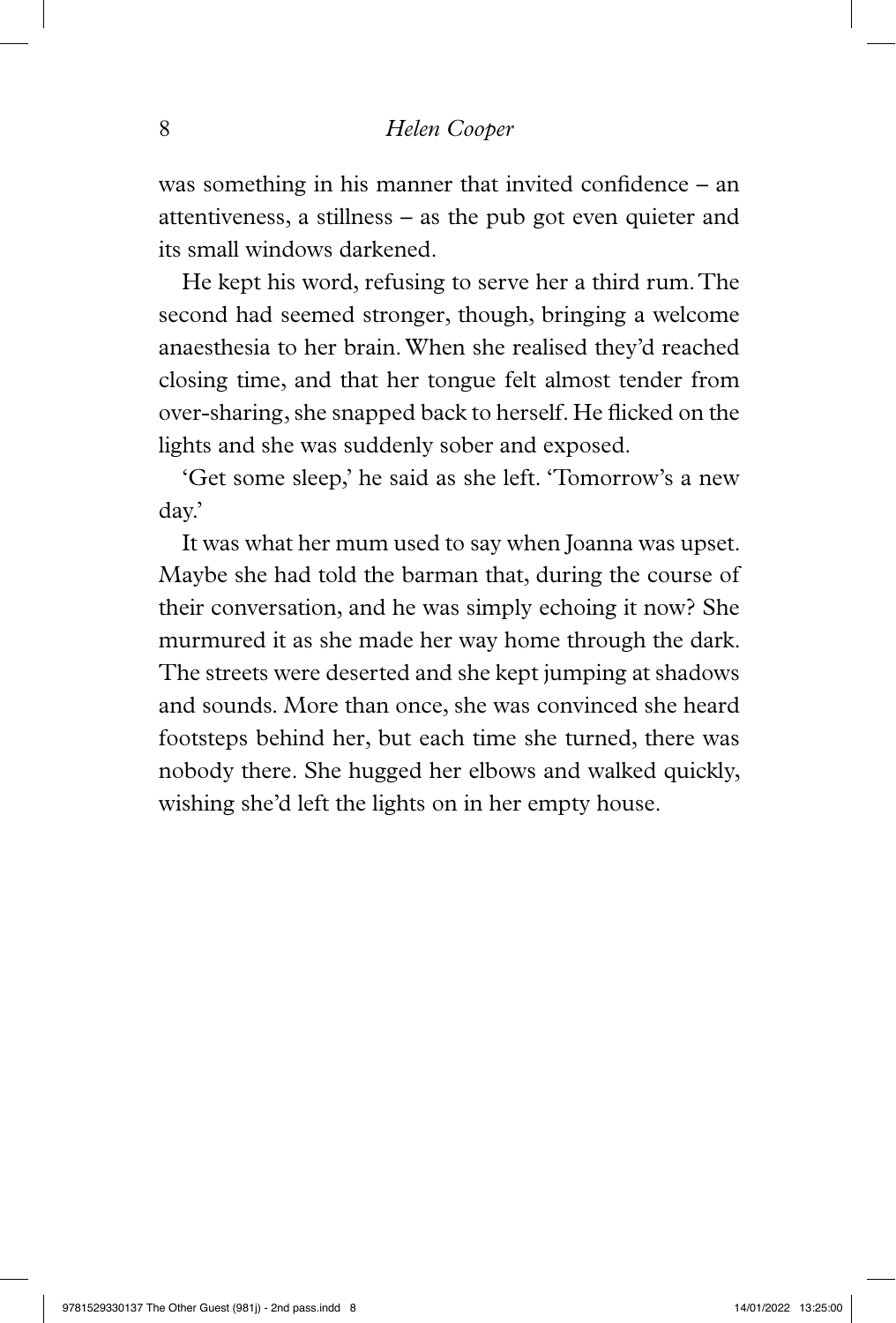## Leah

The final stretch of Leah's journey had to be taken by boat. Small ferries, exclusive to guests of *Il Mandarino* Luxury Holiday Village, departed every hour from 'the dock with the golden railings'. The smartest, shiniest dock on this part of Lake Garda.

Leah was the only person waiting there that afternoon, anxious and sweating in her weather-inappropriate black jeans. The glaring blue of the lake surrounded her on all sides. A rocky mountain reared out of the water to the north, looking almost muscular as the sun rippled over its curves and planes. Behind it, out of sight, lay the resort. Waiting to reveal itself to those who were privileged enough to be staying there.

Would her sister come on the ferry to meet her? Leah had told Charlotte what time she expected to arrive, but Charlotte had been typically vague about her intentions. Since landing, Leah had been on tenterhooks. Might she meet her at the airport? she'd wondered first. No, but there *had* been a man in mirrored sunglasses, holding a sign with Leah's name on, who'd whisked her into a plush, air-conditioned car and driven her to the small town of Malcesine, the last stop in reality before *Il Mandarino*.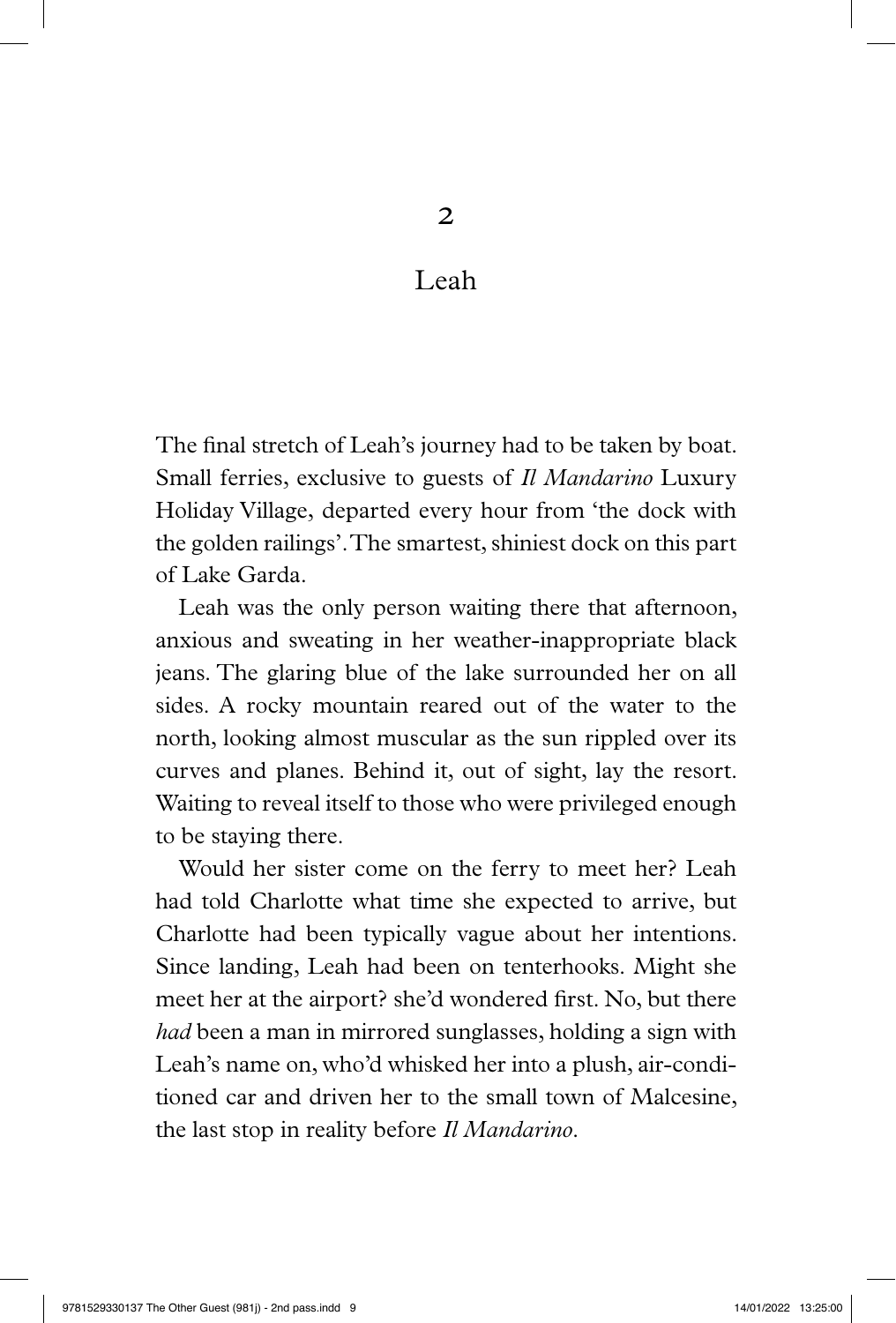### 10 *Helen Cooper*

Stepping out into blinding sunlight, Leah had looked around for Charlotte again, before assuming she should head to the dock and hope for a ferry. It was unsettling, not knowing at what point she would clap eyes on her sister, after two years apart. It wouldn't have occurred to Charlotte that Leah might be nervous, that most people – *especially* Leah – liked to have schedules and plans. 'Charlottetime', their dad used to call it, laughing fondly at his eldest daughter's ability to be hours late and not even appear to realise. Since moving to Italy, and immersing herself in *Il Mandarino*, Charlotte seemed to exist even more in her own unfathomable world.

At least, she had done when Leah had last visited. To her shame, she didn't know who her sister might be now. How grief might have changed her. Leah reminded herself she was here to build bridges, to assess with her own eyes whether Charlotte was 'coping fine', as her strange, brief emails always claimed she was.

Her gaze was tugged towards the centre of the lake, where the blue was darker and denser, where the water seemed to swallow the sunlight rather than bounce it into her eyes. Something dragged at her stomach, like a weight trying to pull her in. She gripped the golden railings of the dock but they were scalding hot and she jolted back. At that moment, she spotted the ferry cutting a frothy path towards her, an orange and gold *Il Mandarino* flag streaming from its top deck.

At the front stood a familiar figure, with long dark hair bannering in the breeze. Not Charlotte, as Leah misidentified her for a moment, but her daughter, Olivia, Leah's niece.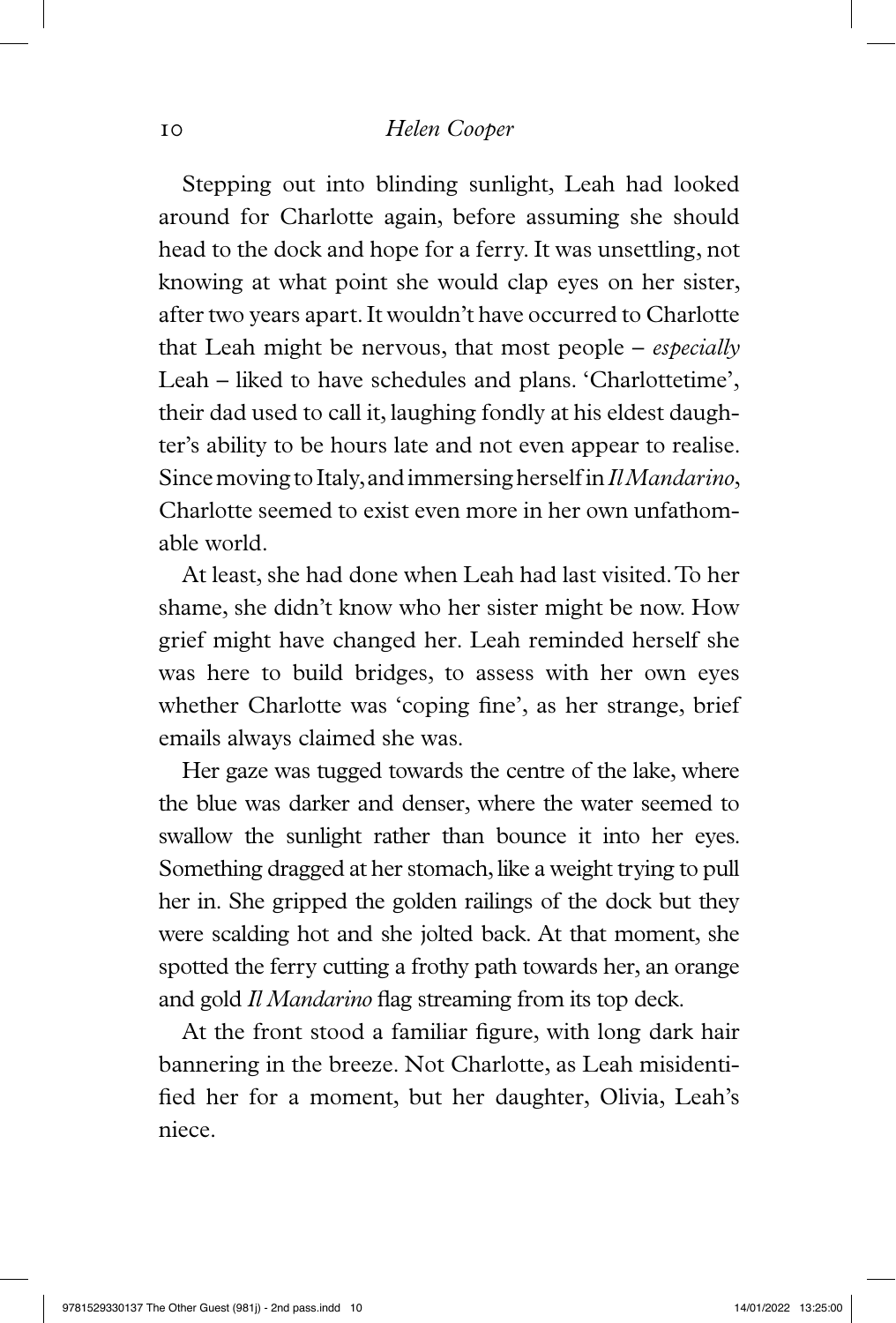Leah's *other* niece, as she couldn't help thinking of her now.

The boat drew up, gleaming with water droplets and polished chrome, its tapered prow giving it the look of a miniature yacht. It was empty apart from the man driving  $it$  – also in reflective shades – and Olivia, wearing a pale orange shift dress and high strappy sandals. She stepped down carefully, her heavily made-up face composed in a smile. Again, if Leah squinted, she could've been looking at a younger clone of Charlotte. The mother–daughter resemblance was even more pronounced than the last time she'd been here.

'Auntie Lee!' Olivia brushed Leah's cheek with a cool, perfumey kiss. 'Welcome back.'

Leah swallowed, unable to speak. Her niece was greeting her as she'd been trained to welcome all guests of *Il Mandarino*: as if they were a temporary member of a special family.

Except Leah *was* one of the family. It was just that only Amy had ever made her feel that way.

As they sped away from Malcesine, Leah gripped the damp edges of her leather seat and stared around. She'd forgotten the gasping freshness of the air out on the water, compared to the heat of the shore. How the lake narrowed and then dramatically widened, so that the villages on opposite shores seemed flung apart. And she'd forgotten how, as you began to sail around the huge rocky outcrop that hid *Il Mandarino*  from the rest of Lake Garda, there was the sense of a curtain being slowly drawn back.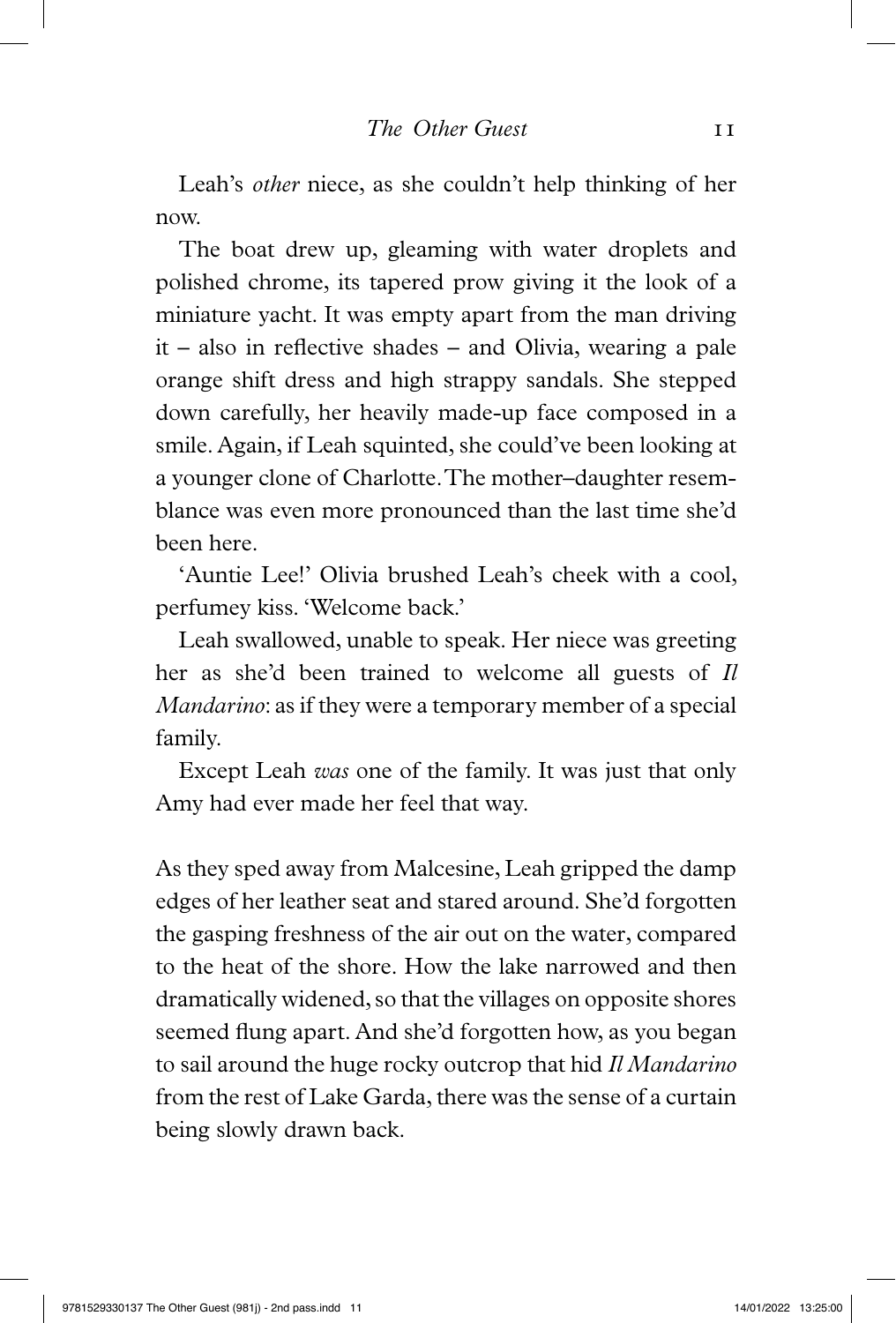There was no mention of Amy during their journey. Olivia gushed about *Il Mandarino*, how much it had grown, a prestigious award they'd recently won. Silently, Leah counted the months since Amy's death. Nine. To her, it was still savagely raw. She'd only just emerged from a paralysis of shock and finally felt able to come to Italy. But perhaps she shouldn't have expected everyone here to be constantly talking about Amy. Maybe life had to resume at some point, especially for a seventeen-year-old.

'I'm pretty much in charge of customer relations now,' Olivia said, pinning down her hair against the wind.

'What about school?' Leah asked, feeling like the killjoy aunt. 'Or did you—'

'Well, that's over for the summer. My tutor won't be back for eight weeks, thank God! I can be all about *Il Mandarino* for the whole peak season!'

Leah felt a deep, uneasy pang. Even since her last visit, there was a ramped-up corporateness to Olivia's turns of phrase, her measured smile, the fact that her dress was the same shade of orange as the flag flying from the boat.

'Aren't you hot, Auntie Lee?' she asked, eyeing Leah's standard outfit of black jeans and black T-shirt, as if she was a dark smear on the sunny landscape.

'I'm fine,' Leah lied.

The boat lurched and she slipped in her chair. She'd forgotten this bit, too: the sudden direction change as the ferry cleared the outcrop and angled itself to approach the resort. At last, *Il Mandarino* dazzled into view. A dozen or so white buildings climbing one side of a lush mountain, fanning upwards from a private bay. Castle-like villas rose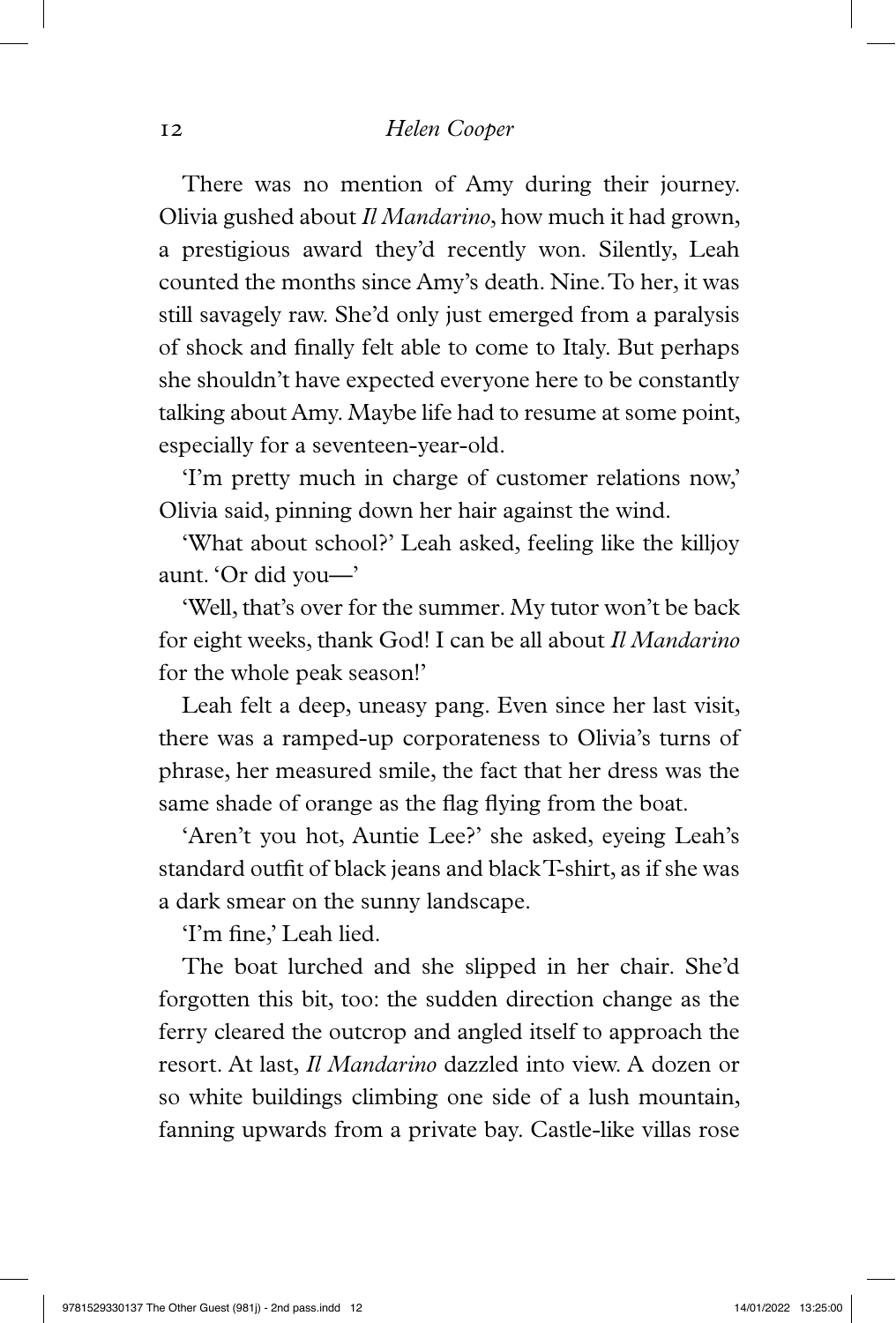on stilts out of the greenery of the slope, and the sun flashing off their pools gave the impression that the whole place was glittering. It was hard to squint at it for any length of time, yet looking away wasn't easy, either; *Il Mandarino* demanded your gaze. Leah's eyes travelled upwards. At the very top of the resort the trees gave way to a craggy ridge, naked and almost brutal in contrast. A single cloud hovered like something that should've been airbrushed out.

As the ferry pulled up to a twin of the dock they'd just left, the wind carried down the scent of the place. The thick sweetness of the olive groves was undercut by hints of rich coffee and cologne. Leah stalled as she disembarked. Olivia gave her a curious look and offered her a hand off the boat, as if she were a doddery relative come to stay rather than a fell runner, a climber, activities she never spoke about with her family because she didn't think they'd understand why she needed them. Leah shook herself, leaping to shore. Why did this place always chip away at her pride?

A chauffeured golf buggy whizzed them up the path that snaked through the middle of the resort. Even as they rose, and the lake dropped away behind them, the villas were always taller, their white turrets shimmering in a haze of heat. Lemon and olive trees were planted strategically in between, for perfect aesthetics and shade, while sprinklers rotated in a constant dance. Leah glimpsed some guests sat out on their balconies, sipping drinks beneath gold-trimmed umbrellas, their faces shrouded by sunglasses. Beside her, Olivia smiled and waved and scrutinised everything.

'That hedge needs trimming,' she murmured, whipping an iPad from her handbag and tapping frantically. 'And,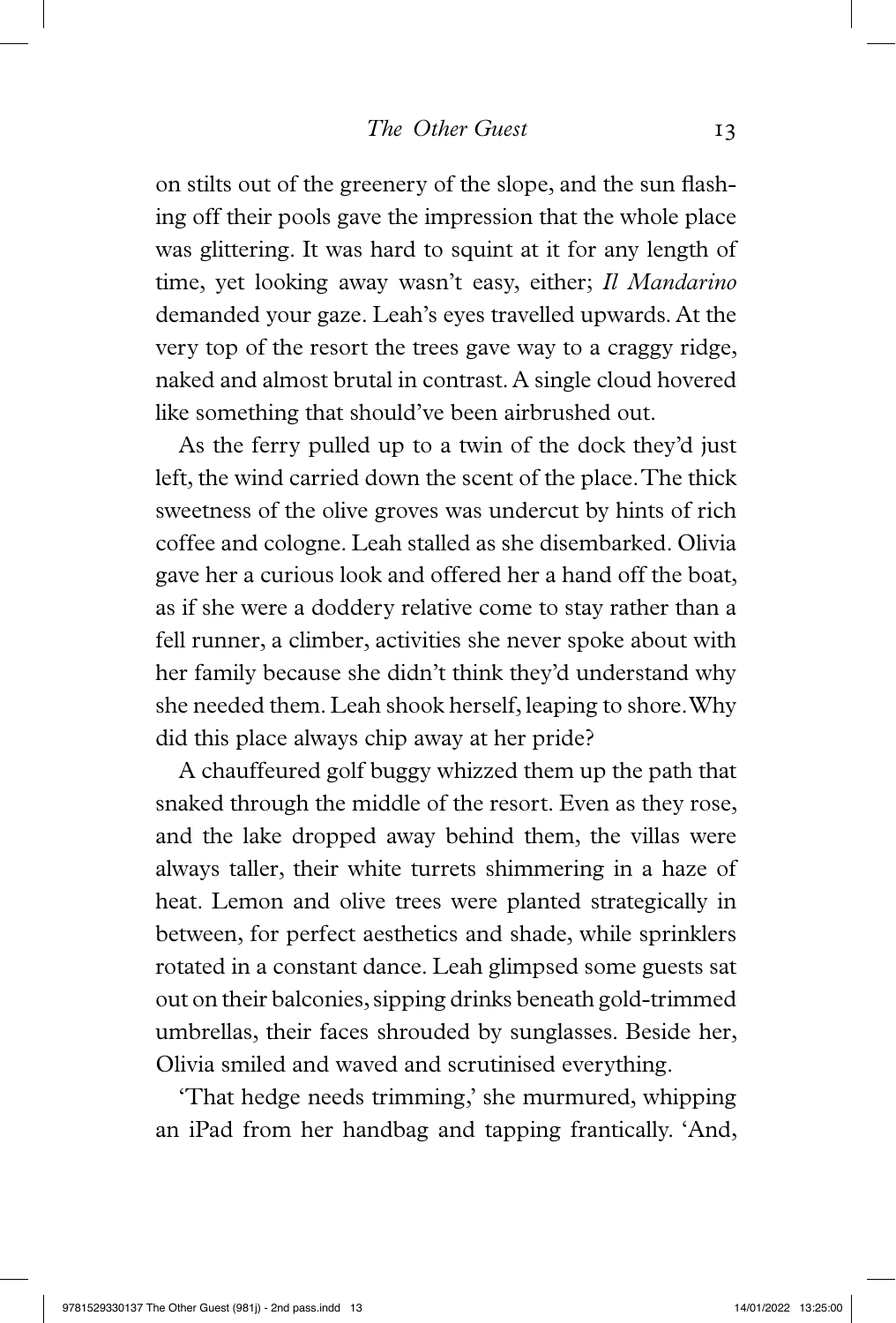God, that laundry really needs collecting from outside *Casa del Fico*.' She put a hand up to her mouth, as if a canvas bag of dirty laundry was a shocking eyesore, and immediately made a call.

All Leah could see was Amy, incongruous among the perfection. Resisting it. She pictured her climbing a tree to see the world beyond her boundaries. Running up the mountain in her frayed shorts and Bikini Kill T-shirt, shaking her head at each golf buggy that offered to pick her up.

The family's large villa was at the top, overlooking the resort and the lake at its feet. Leah's eyes went straight to the first-floor balcony, where Amy used to sit with her headphones on, music crashing in her ears, her parents barking at her to 'get changed or get inside' if she wasn't wearing acceptable clothes. She would often text Leah from that spot, describing clouds and birds, the music she was listening to, whether the lake looked choppy or calm. Now the balcony was deserted. Even the orange deckchair she used to sit in was gone. Leah battled to get a grip as they left the buggy and Olivia exchanged a few words with the driver. Then they were walking between the thick white pillars of the villa's entrance, stepping into the abrupt coolness of its terracotta hallway. Passing from sun into shade, Leah was momentarily blind. It was only as her vision adjusted that the tall, slim figure of her sister took shape.

Charlotte flung out her arms, bracelets clinking. '*Lee!*'

Her hug was so effusive that Leah stiffened inside it – then, seconds later, was overwhelmed by guilt. How could she not have come sooner? The scent of her sister's skin and hair bombarded her. Exotic fruits, wild flowers. She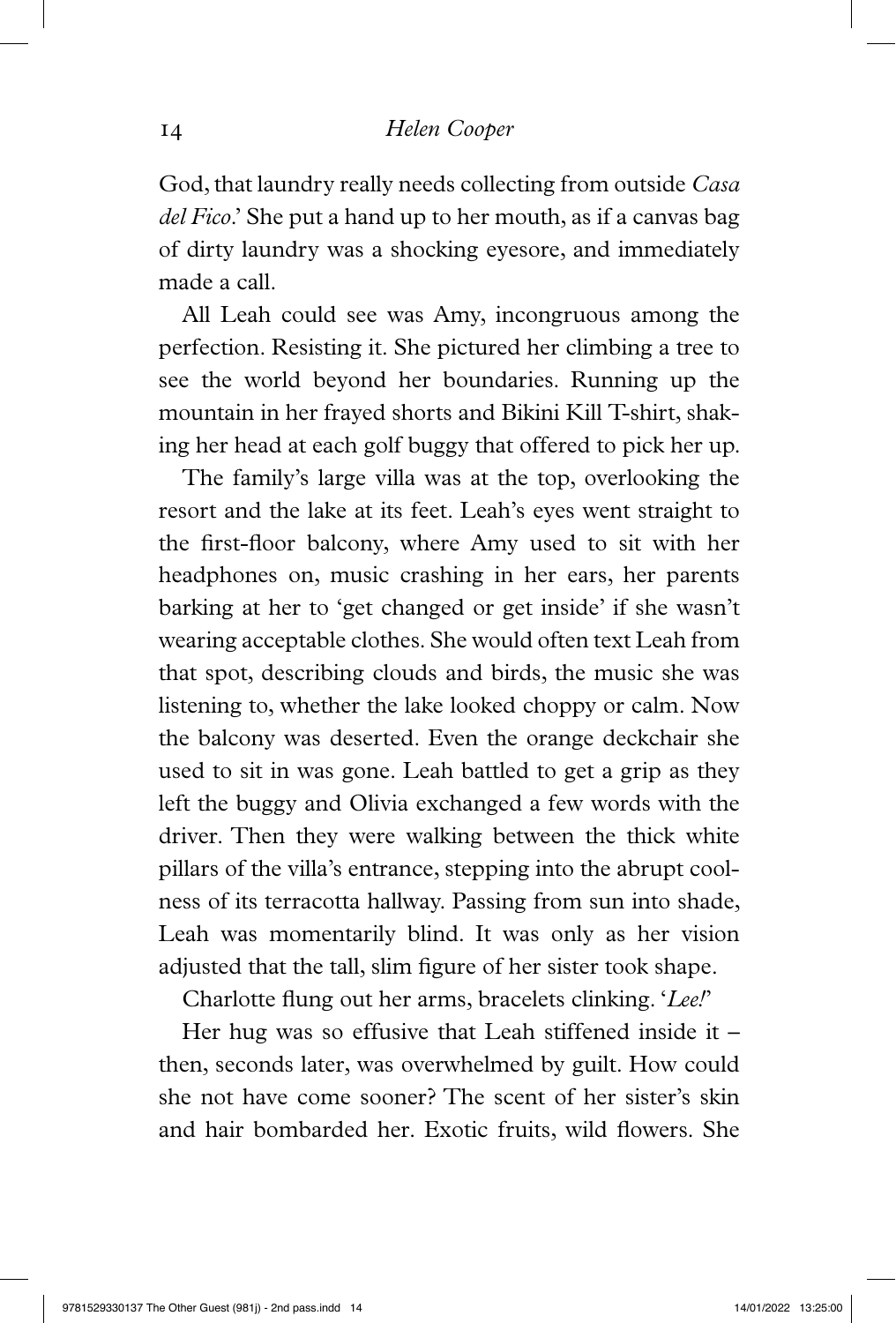used to have a theory that Charlotte's bouts of flightiness were a side effect of too much heady perfume, but that felt unkind now. Charlotte was just Charlotte. Her ability to detach from the world and then snap back was enviable, in a way. Necessary, perhaps. And Leah had failed to be there when she'd needed her most.

'How have you been?' she asked tentatively, drawing back.

'Busy!' Charlotte twirled her manicured hands. 'Summer season madness. Aren't you *boiling*, Lee? All covered up as usual!'

Leah blinked and didn't respond. Charlotte floated into the main part of the villa with Olivia in her wake. Taking a breath, Leah followed. At some point, without her even noticing, her luggage had been taken from her and presumably – hopefully – deposited inside. She felt naked without her laptop bag – repurposed as hand luggage – bumping its familiar weight against her hip. She was used to being laden down with client notes, hefty contracts, articles on copyright law that were interesting to almost nobody but her.

Now she watched her sister's natural sashay and well-cut linen dress, her fluttering necktie in orange and gold *Il Mandarino* stripes. They passed through several highceilinged rooms that never seemed to get used, into the heart of the villa. Even there it was almost magazine-centrefold tidy, with neutral colours and hard glossy surfaces, but there were signs of couches having been sat on, coasters having hosted drinks. As Charlotte and Olivia went to fetch refreshments, Leah glanced around, wary of Gordon emerging from a side room and taking her by surprise.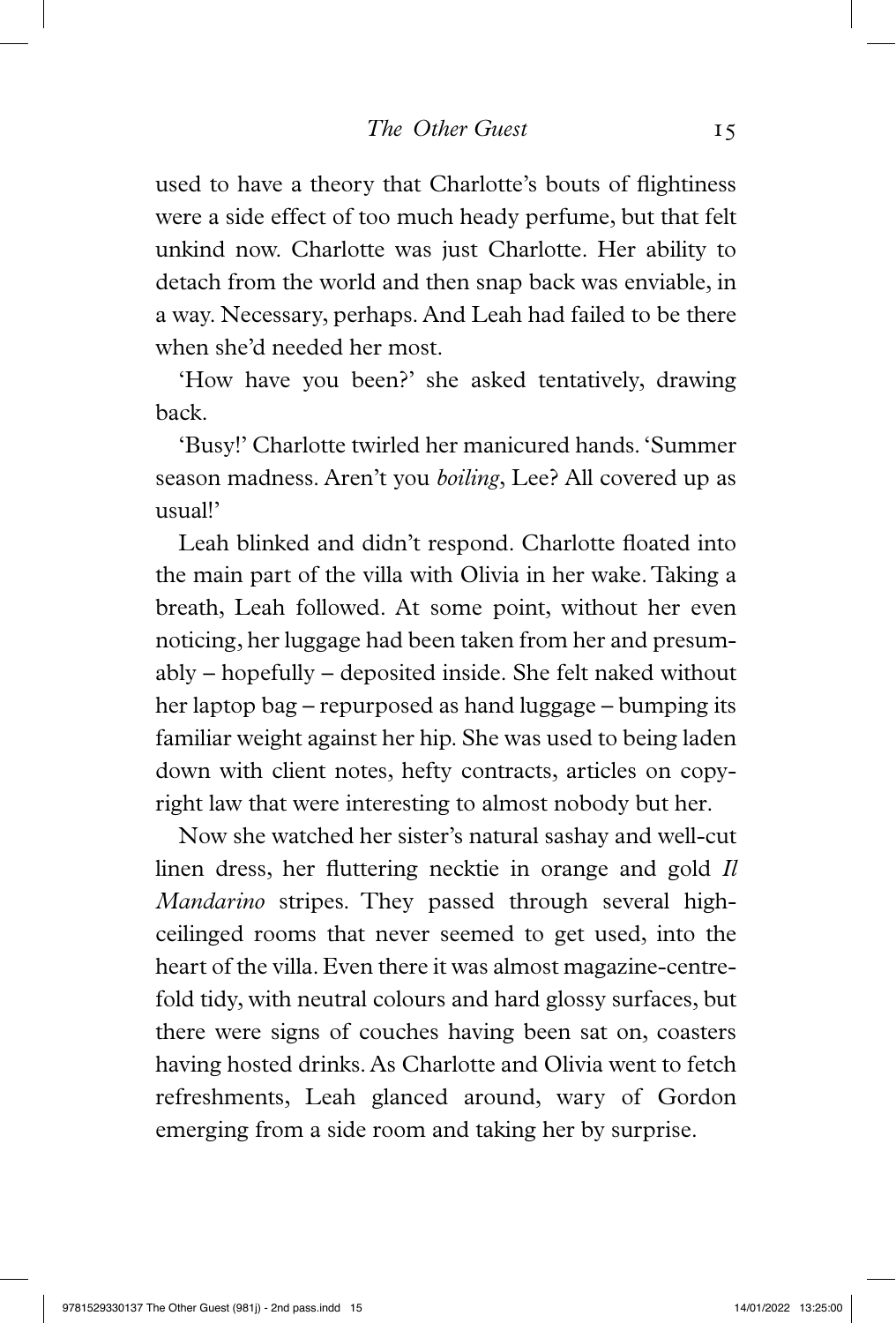### 16 *Helen Cooper*

Her gaze was drawn to a family photograph on the wall, one she hadn't seen before. Charlotte and Olivia's sweptback hairstyles were near-identical, as were their pearly smiles, their caramel tans. Gordon stood between them, broad-chested in a cream shirt with gold cufflinks and an orange tie. In the background, the resort framed them as if it had been arranged around their shoulders. The picture must've been taken from a boat, to get the whole of *Il Mandarino* in the shot, but the impression was that the three of them were an island, levitating just off their private shore.

Amy was absent from the photo. In fact, as Leah glanced around, she couldn't see a single picture of her.

Goosebumps broke out on her skin. Her eyes zigzagged, desperate to land on one trace of Amy, one thing she didn't have to conjure from her memories. There was a framed photo of Olivia holding a glass trophy, and a picture of the family pug who'd died a few years back. But no Amy. For a few panicked seconds, Leah couldn't even bring her niece's face to mind. It became blurred and formless, when Amy had always been, to her, the only one with any solidity.

Charlotte burst back into the room holding a bottle of champagne. 'To celebrate your arrival, Lee!'

Olivia followed with three crystal flutes, arranging them on the table while Charlotte removed the cork with a pop like a gunshot. Leah's mouth dried up. *Champagne?* For a moment she was convinced none of this was real. That she would jerk awake in her London flat to the roar of the traffic and the fade of a bad dream.

'Oh . . .' Charlotte said. 'Fetch another glass for Daddy, Olivia.'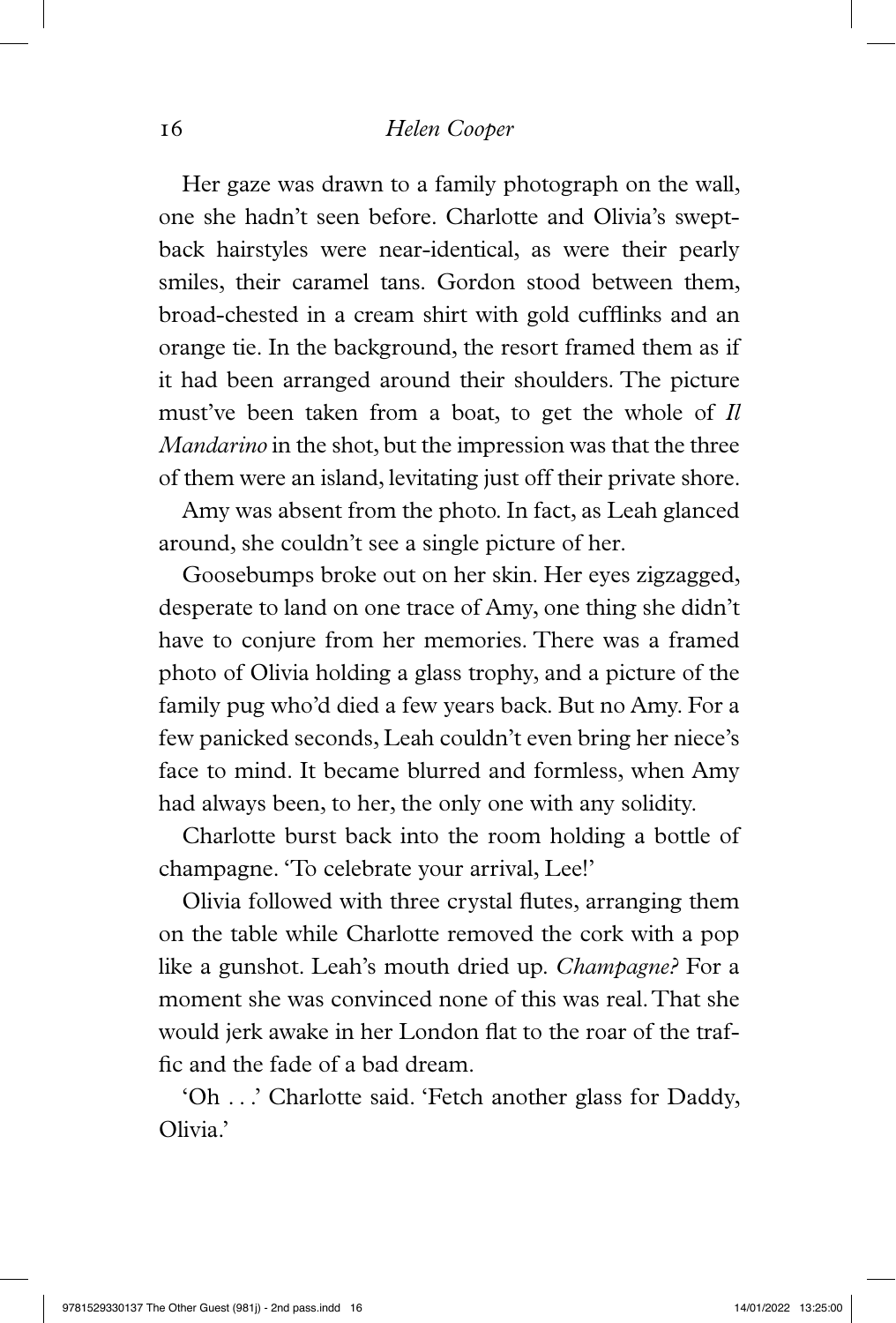Leah startled as she clocked what Charlotte had seemed to sense with her back turned: Gordon's materialisation in the doorway.

'Hello, Leah.'

Leah lifted her chin – the closest thing to a greeting she could muster. Gordon looked much older than the last time she'd seen him, much older than in the touched-up photo on the wall. He was the only one whose ageing seemed to have accelerated since his twenty-one-year-old daughter had drowned. He still carried himself with confidence, but his hair was thinner – though raven black, surely dyed – and there were new shadows and grooves in his face.

'None for me,' Gordon said to Charlotte.

'It's the good stuff,' Charlotte rushed to assure him. 'Not the case you were going to send back.'

'I've got things to do. I just stopped by to say welcome to Leah.'

Charlotte wavered over the rim of a glass. 'Perhaps it is a little . . .' Leah thought she was going to say inappropriate, but instead she said, 'early,' and glanced at the thin gold watch on her wrist.

'Don't let me stop you,' Gordon said, striding away.

Charlotte hesitated for another few moments before resuming her pouring. The bubbles seemed to die in the flutes rather than frothing to the top. When Charlotte raised her glass towards Leah's, there was something collapsed about her mouth, and her toast appeared to have deserted her.